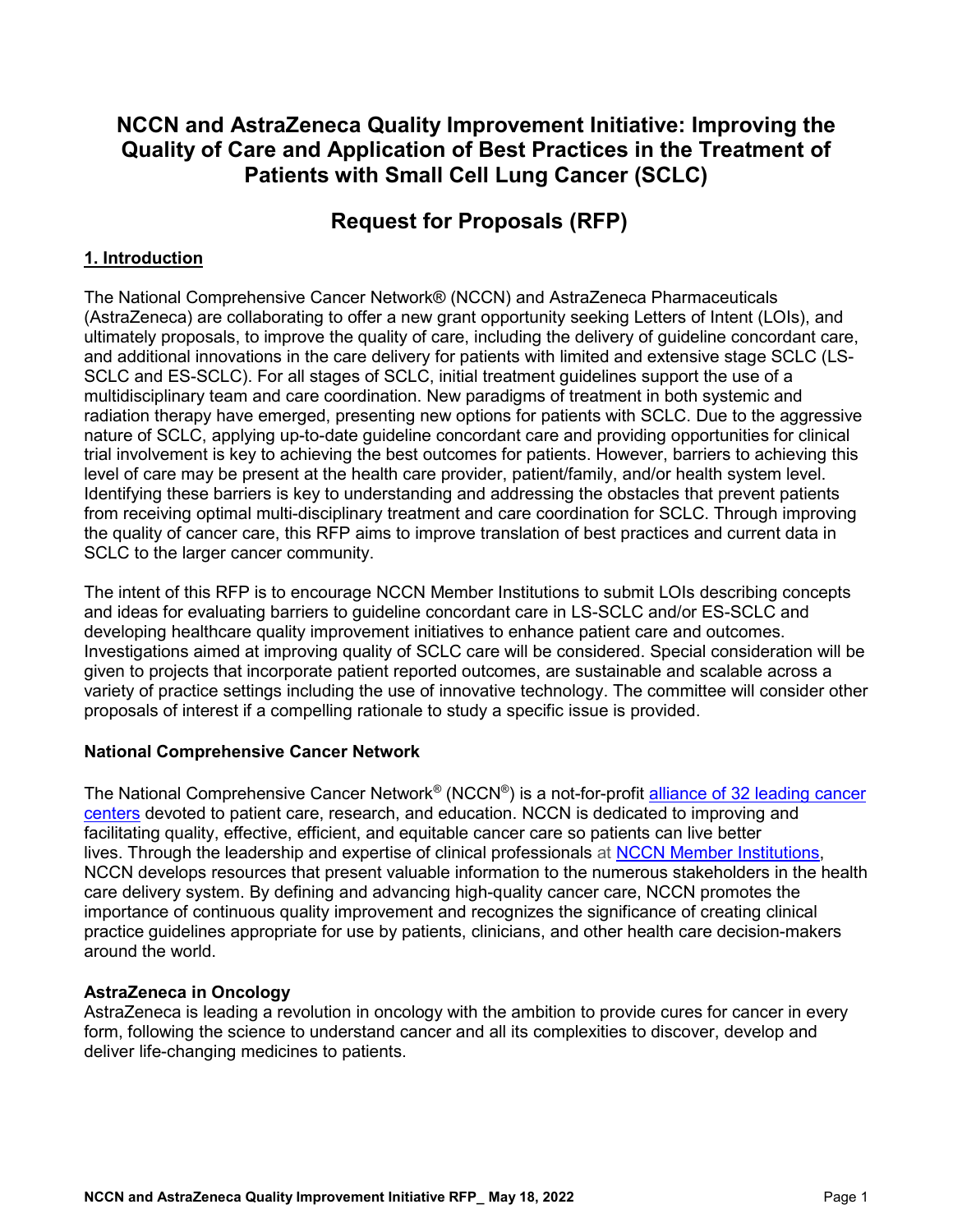The Company's focus is on some of the most challenging cancers. It is through persistent innovation that AstraZeneca has built one of the most diverse portfolios and pipelines in the industry, with the potential to catalyze changes in the practice of medicine and transform the patient experience. AstraZeneca has the vision to redefine cancer care and, one day, eliminate cancer as a cause of death.

### **AstraZeneca**

AstraZeneca is a global, science-led biopharmaceutical company that focuses on the discovery, development, and commercialization of prescription medicines in Oncology, Rare Diseases, and BioPharmaceuticals, including Cardiovascular, Renal & Metabolism, and Respiratory & Immunology. Based in Cambridge, UK, AstraZeneca operates in over 100 countries and its innovative medicines are used by millions of patients worldwide.

### **2. Background**

In the United States, there are over 200,000 new cases per year and over 150,000 deaths per year attributed to lung cancer. SCLC comprises approximately 15% (30,000) of those cases.<sup>1</sup> Many patients may present with significant pulmonary or vascular or CNS symptoms requiring urgent assessment and intervention.

SCLC is a disease for which breakthroughs have been elusive for years, but the past decade has brought new and novel treatments. Curative intent therapy remains the standard of care for LS-SCLC. Definitive local therapy with surgery or radiation combined with chemotherapy is the standard of care for most patients. Advances in radiation therapy and surgery have improved outcomes while limiting morbidity.<sup>2,3</sup> For ES-SCLC, the use of chemotherapy and immunotherapy together with or without consolidative radiation therapy is the new standard for treatment. IMpower 133, a Phase III clinical trial showed significant improvement in one-year overall survival (OS) for patients receiving chemotherapy with atezolizumab versus chemotherapy alone (52% versus 38%), respectively, and median OS (12.3 months versus 10.3 months).<sup>4</sup> Similarly, the CASPIAN trial randomized ES-SCLC patients to chemotherapy alone versus chemotherapy plus durvalumab, and showed a significant improvement in overall survival (34% verses 25%), with a hazard ratio of 0.73 (95% CI 0·59–0·91; p=0·0047] in the durvalumab plus platinum–etoposide group. The median overall survival was 13 months (versus 10.3 months) at 18 months with the addition of immunotherapy. $^5$ 

ES-SCLC patients often present with brain metastasis and over 50% of LS-SCLC patients will go on to develop brain metastases, which has classically been treated with whole brain radiation therapy. However, tailored approaches to brain metastases using a combination of stereotactic radiosurgery (either single or multi-fraction) with or without whole brain radiation therapy offer additional treatment options for patients with brain metastases that may impact quality of life.<sup>6,7</sup> Other adjunct treatments for ES-SCLC include prophylactic cranial irradiation (PCI) and consolidation radiation therapy for those demonstrating at least a partial response to chemotherapy.<sup>8</sup> Modern radiation techniques, including PCI with hippocampal avoidance, result in less cognitive function decline without a decrease in intracranial  $control<sup>9</sup>$ 

While dramatic systemic responses often occur, the vast majority of patients eventually relapse. For LS-SCLC the median time to relapse is approximately 12 to 15 months, and for ES-SCLC, 6 months. Per NCCN guidelines, multiple options for relapsed SCLC exist, with a collective response rate of approximately 30%.10 Algorithms for relapsed SCLC are available, and depend on the time from the original SCLC treatment and the sensitivity of the relapse to first line therapy. Unfortunately, the median progression free survival after relapse is only 2 to 4 months, and median OS 6 to 10 months.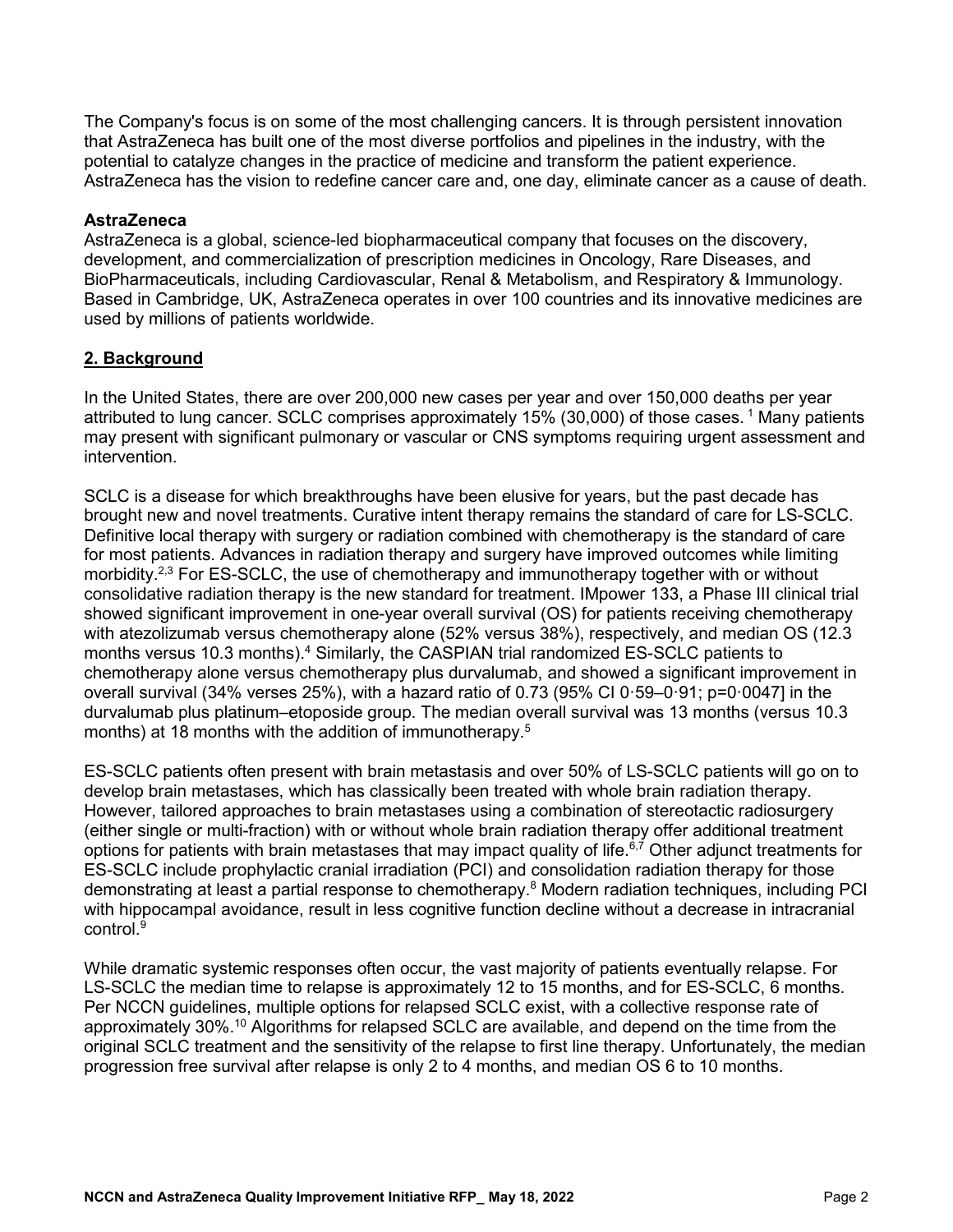With the combination of recent novel approaches to SCLC and the presence of multiple ongoing clinical trials for all stages of disease, it is crucial that SCLC patients be triaged efficiently and effectively through these options. However, patterns in SCLC care in the United States demonstrate that these efforts are critically falling short. In a review of the National Cancer Database including more than 70,000 LS-SCLC patients, only 56% received guideline concordant concurrent chemoradiation. 21% received chemotherapy alone and 20% received no treatment at all.<sup>11</sup> Median OS was significantly lower when non-guideline concordant care was given (concurrent chemoradiation therapy 18.2 months, chemotherapy alone 10.5 months, no treatment 3.7 months). For ES-SCLC patients, the use of guideline concordant care is even more dismal, with less than 50% of ES-SCLC patients receiving appropriate first line chemotherapy. A current gap in knowledge is the uptake of combination chemotherapy and immunotherapy for ES-SCLC, as this guideline has only existed since 2019.

The overall aim of this RFP is to develop innovative approaches to reduce the gap in multi-disciplinary care and outcomes for both LS and ES-SCLC patients. This RFP seeks projects that could be quickly implemented, disseminated and scaled to improve the delivery of care to this patient population.

# **3. Eligibility**

| <b>Geographic Scope:</b>     | <b>United States</b>                                                                                                                                                                                                                                                                                                                                                                                                                                                                                                                                                                                                                                                   |
|------------------------------|------------------------------------------------------------------------------------------------------------------------------------------------------------------------------------------------------------------------------------------------------------------------------------------------------------------------------------------------------------------------------------------------------------------------------------------------------------------------------------------------------------------------------------------------------------------------------------------------------------------------------------------------------------------------|
| <b>Eligibility Criteria:</b> | <b>NCCN Member Institutions.</b><br>$\bullet$<br>Collaboration between NCCN Member Institutions is strongly<br>٠<br>encouraged in order to foster the interactive sharing of knowledge and<br>expertise, and to utilize the combined clinical strengths of members,<br>particularly in the case of uncommon tumors. Although the submitting<br>investigator must be from an NCCN Member Institution, participating<br>co-investigators do not need to be at an NCCN Member Institution.<br>This can also include cross-institutional collaboration for the conduct of<br>correlative studies.<br>Proposal submissions from Junior Faculty are encouraged.<br>$\bullet$ |
|                              | Trainees may participate as a sub-investigator under the appropriate<br>$\bullet$<br>mentorship from a PI from a NCCN Member Institution.                                                                                                                                                                                                                                                                                                                                                                                                                                                                                                                              |

# **4. Requirements**

| Date RFP Issued:                   | May 18, 2022                                                                                                                                                                                                                                                                               |
|------------------------------------|--------------------------------------------------------------------------------------------------------------------------------------------------------------------------------------------------------------------------------------------------------------------------------------------|
| <b>Clinical Area:</b>              | Small Cell Lung Cancer (Extensive Stage and Limited Stage)                                                                                                                                                                                                                                 |
| Areas of Interest for<br>this RFP: | The intent of this Request for Proposal (RFP) is to support proposals that<br>seek to improve the quality of care of patients with SCLC.<br>Only projects specific to improving access to and uptake of guideline<br>concordant care for LS-SCLC and ES-SCLC at the patient/family, health |
|                                    | care provider and/or systemic level will be considered for funding. Projects<br>must be easily duplicated, or replicated, at other centers.                                                                                                                                                |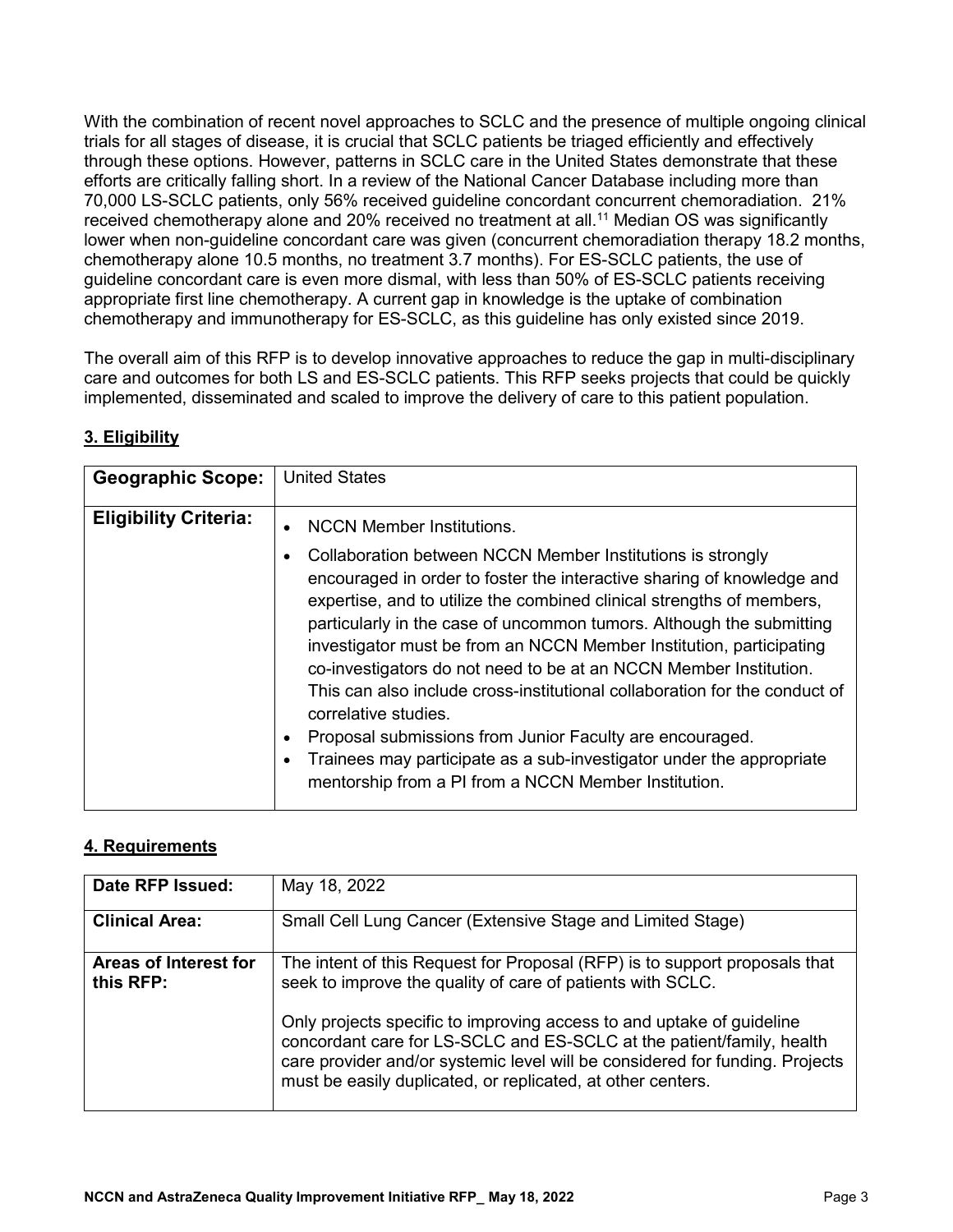| Areas of Interest for | The areas of emphasis identified for this RFP include the following:                                                                                                                                                                                                                                                                                                                                                                                                                                                                                                                                                                                                                                                                                                                                                                                                                                                                          |
|-----------------------|-----------------------------------------------------------------------------------------------------------------------------------------------------------------------------------------------------------------------------------------------------------------------------------------------------------------------------------------------------------------------------------------------------------------------------------------------------------------------------------------------------------------------------------------------------------------------------------------------------------------------------------------------------------------------------------------------------------------------------------------------------------------------------------------------------------------------------------------------------------------------------------------------------------------------------------------------|
| this RFP:             |                                                                                                                                                                                                                                                                                                                                                                                                                                                                                                                                                                                                                                                                                                                                                                                                                                                                                                                                               |
|                       | 1. Health Care Provider Level Needs and Opportunities<br>Identifying deviations from guideline concordant care<br>and what interventions may improve clinical consistency<br>Identifying reasons for treatment refusal/no treatment<br>$\bullet$<br>Assessment of strategies to develop or improve access<br>$\bullet$<br>to thoracic multi-disciplinary care teams<br>Studies examining disparities in SCLC care by social<br>$\bullet$<br>factors including but not limited to race, ethnicity,<br>geography, insurance status<br>Quantifying and improving time to diagnosis and<br>$\bullet$<br>initiation of guideline concordant care<br>Understanding the impact of treatment delay or<br>$\bullet$<br>fragmentation of care for inpatients and outpatients<br>Quantifying and improving ways to maintain patients on<br>$\bullet$<br>guideline concordant care- adherence<br>Optimizing identification and management of<br>$\bullet$ |
|                       | immunotherapy and other treatment related toxicities                                                                                                                                                                                                                                                                                                                                                                                                                                                                                                                                                                                                                                                                                                                                                                                                                                                                                          |
|                       | 2. Patient and Caregiver Needs and Opportunities<br>Barriers to multi-disciplinary care<br>٠<br>Barriers in access to clinical trial availability and<br>$\bullet$<br>participation<br>Access to and uptake of palliative care services for<br>٠<br>patients/families with SCLC<br>Delivery of comprehensive care for the unique needs of<br>$\bullet$<br>SCLC patients (social work support, nutrition, mental<br>health counseling options, smoking cessation<br>counseling)<br>Mitigating financial toxicity associated with receipt of<br>comprehensive care for patients with SCLC (identifying<br>influence of work, transportation, hospitalizations)                                                                                                                                                                                                                                                                                  |
|                       | 3. System Level Needs and Opportunities<br>Inclusion of ancillary staff and organizations to connect<br>SCLC patients and caregivers to resources to assist in<br>mitigating physical or financial barriers to treatment<br>Optimizing delivery of care to patients in underserved<br>$\bullet$<br>geographical areas/rural areas<br>Feasibility of telemedicine to improve multidisciplinary<br>care for SCLC patients<br>Addressing stigma and nihilism regarding SCLC<br>diagnosis among patients, caregivers and clinicians                                                                                                                                                                                                                                                                                                                                                                                                               |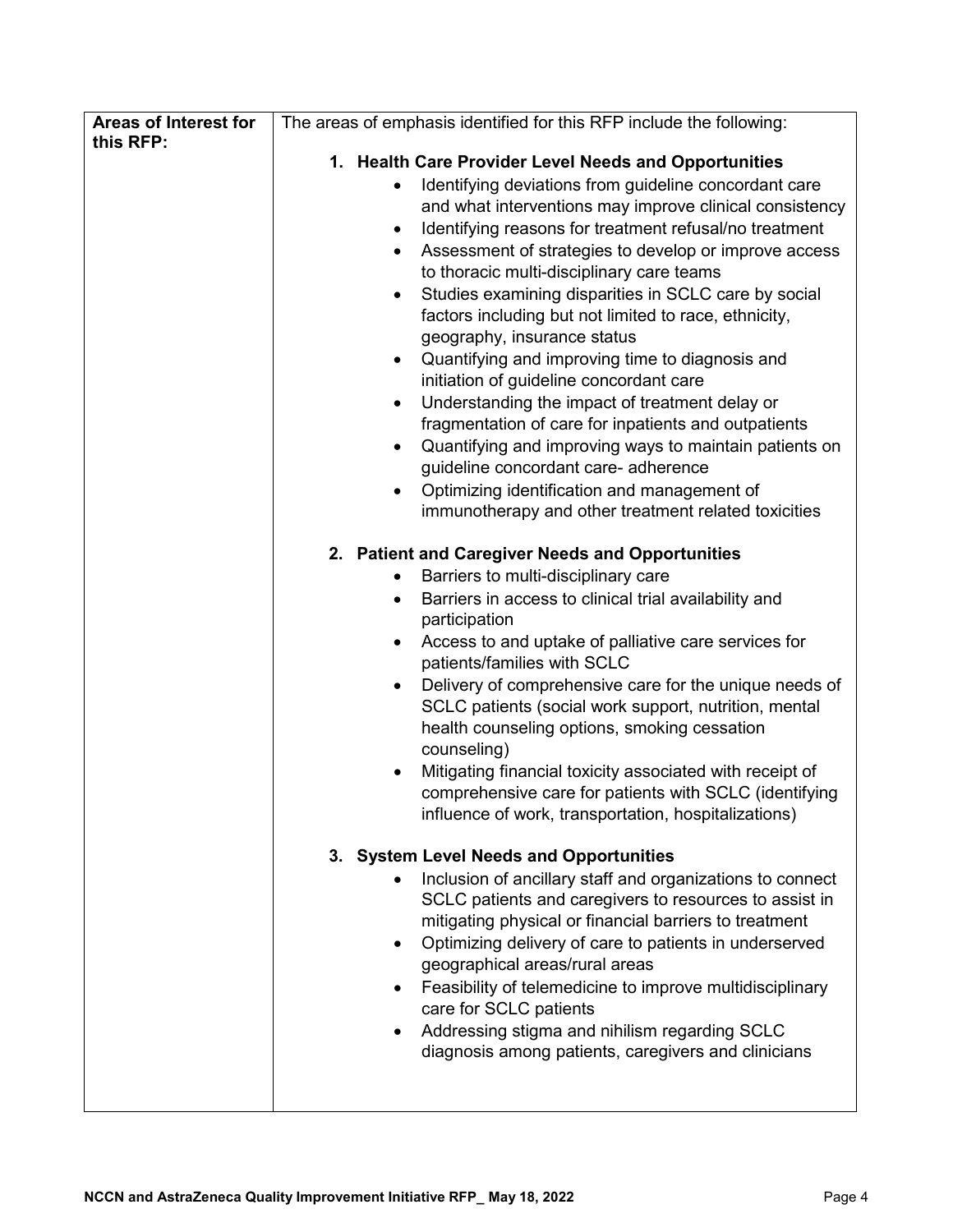| <b>Areas Not of Interest</b><br>for this RFP:                                            | Proposals in the following topic areas will be considered out-of-<br>scope for this RFP:                                                                                                                                                                                                                                                                                                                                                                                                                                                                                                                                                                                                                                                                                                                                                       |
|------------------------------------------------------------------------------------------|------------------------------------------------------------------------------------------------------------------------------------------------------------------------------------------------------------------------------------------------------------------------------------------------------------------------------------------------------------------------------------------------------------------------------------------------------------------------------------------------------------------------------------------------------------------------------------------------------------------------------------------------------------------------------------------------------------------------------------------------------------------------------------------------------------------------------------------------|
|                                                                                          | Screening trials<br>$\bullet$<br>Basic science (exceptions may include biomarker, autoimmune,<br>paraneoplastic, or correlative adjuncts)<br>Biobanking<br>Therapeutic interventional trials and discovery science (Care<br>$\bullet$<br>delivery interventional trials are within scope)                                                                                                                                                                                                                                                                                                                                                                                                                                                                                                                                                      |
| <b>Target Audience:</b>                                                                  | Anyone involved in the multi-disciplinary care of patients with SCLC.<br>٠<br>Those with experience in care delivery and implementation science.<br>$\bullet$<br>Collaborations with community practices are encouraged.                                                                                                                                                                                                                                                                                                                                                                                                                                                                                                                                                                                                                       |
| <b>Expected</b><br>Approximate<br><b>Monetary Range of</b><br><b>Grant Applications:</b> | There is \$672,000 available for funding which will be divided across all<br>$\bullet$<br>projects.<br>Study drug(s) will not be provided.<br>٠<br>The intent is to fund individual projects capped at \$250,000 (direct and<br>indirect costs) although smaller, lower-costs projects are encouraged.<br>Funding greater than \$250,000 will be considered for exceptional<br>proposals with detailed budget justification.<br>The maximum indirect (overhead) rate is 25% and must be included in<br>the total grant request amount.<br>Applicants are required to disclose additional sources of funding for<br>this project and demonstrate that funding does not overlap.<br>The decision relative to funding is deferred to the members of the<br>Scientific Review Committee (SRC) as chosen by NCCN and<br>independent of AstraZeneca. |
| <b>Key Dates:</b>                                                                        | RFP release date: May 18, 2022<br>٠<br>LOI Submission Deadline: June 27, 2022. Please note the deadline is<br>5:00 PM Eastern Time<br>Anticipated Notification Date: September 7, 2022                                                                                                                                                                                                                                                                                                                                                                                                                                                                                                                                                                                                                                                         |
|                                                                                          | Proposal Submission Deadline: October 19, 2022. Please note the<br>deadline is 5:00 PM Eastern Time                                                                                                                                                                                                                                                                                                                                                                                                                                                                                                                                                                                                                                                                                                                                            |
|                                                                                          | Anticipated Grant Award Notification Date: November 30, 2022<br>٠                                                                                                                                                                                                                                                                                                                                                                                                                                                                                                                                                                                                                                                                                                                                                                              |
|                                                                                          | Period of Performance: Two years<br>٠                                                                                                                                                                                                                                                                                                                                                                                                                                                                                                                                                                                                                                                                                                                                                                                                          |
|                                                                                          | Reporting and Dissemination of Results: Within 9 months of study<br>completion                                                                                                                                                                                                                                                                                                                                                                                                                                                                                                                                                                                                                                                                                                                                                                 |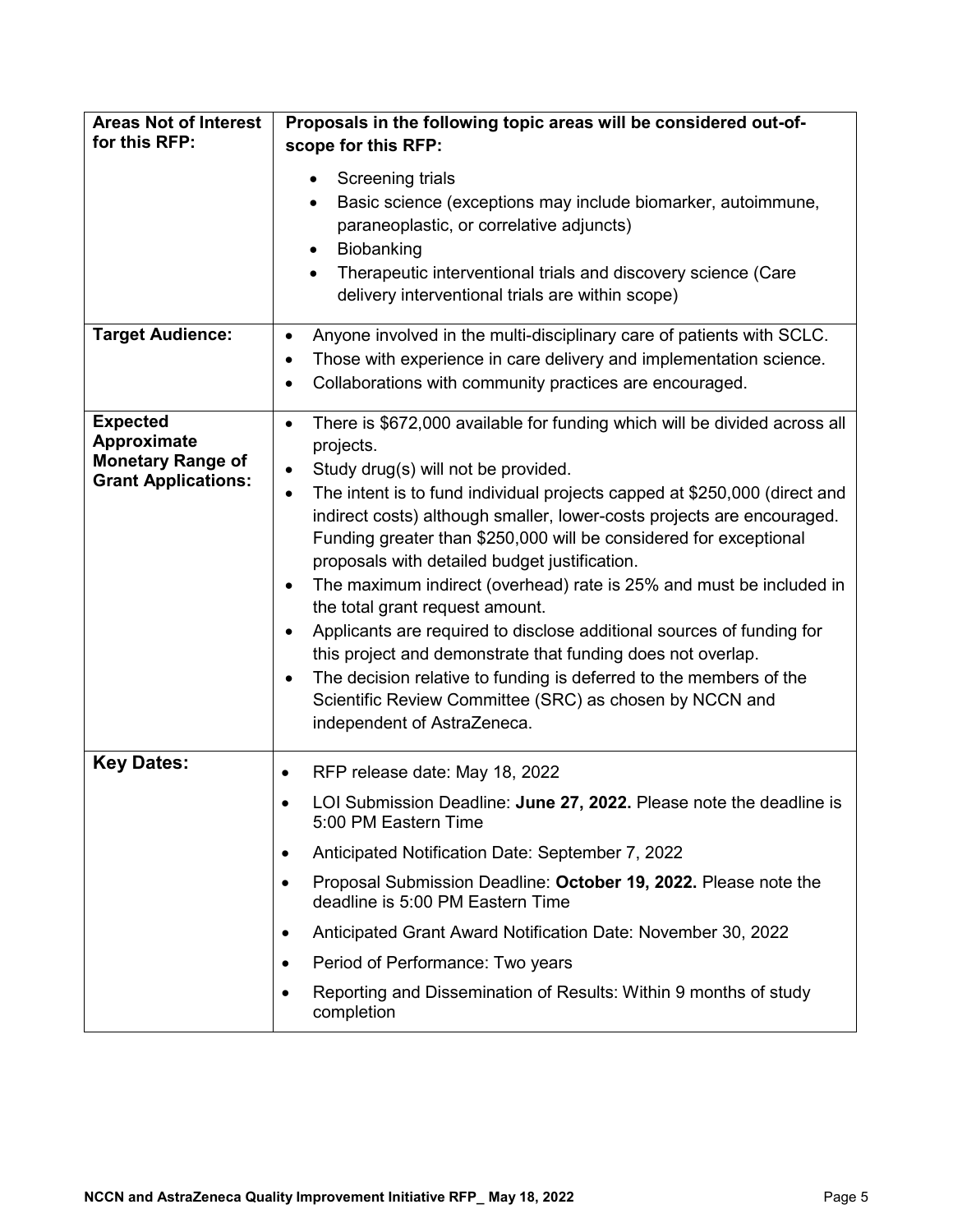| <b>Questions:</b>                                                   | If you have questions regarding this RFP, please direct them in writing<br>to Nicole Zion, BS, CCRP, Clinical Research Manager, at<br>zion@nccn.org with the subject "2022 NCCN AZ SCLC RFP".                                                                                                                                                                                                                    |
|---------------------------------------------------------------------|------------------------------------------------------------------------------------------------------------------------------------------------------------------------------------------------------------------------------------------------------------------------------------------------------------------------------------------------------------------------------------------------------------------|
| <b>Selection Criteria:</b>                                          | Applications will be evaluated on the basis of:                                                                                                                                                                                                                                                                                                                                                                  |
|                                                                     | Knowledge of and experience with the area;                                                                                                                                                                                                                                                                                                                                                                       |
|                                                                     | Capability of carrying out the work;                                                                                                                                                                                                                                                                                                                                                                             |
|                                                                     | Collaboration if appropriate;                                                                                                                                                                                                                                                                                                                                                                                    |
|                                                                     | Scalability and sustainability;                                                                                                                                                                                                                                                                                                                                                                                  |
|                                                                     | Potential effect and expected outcomes of the project; and                                                                                                                                                                                                                                                                                                                                                       |
|                                                                     | Dissemination strategies.                                                                                                                                                                                                                                                                                                                                                                                        |
| <b>Review and</b><br><b>Approval Process</b>                        | An NCCN Request for Proposals Development Team (RFPDT) has<br>$\bullet$<br>been formed to oversee this process and will utilize a formalized<br>review procedure to select the proposals of highest scientific merit.<br>The NCCN RFPDT oversaw the development of this RFP and will<br>perform the peer review of applications. All reviews, evaluations and<br>award decisions are independent of AstraZeneca. |
| Mechanism by which<br><b>Applicants will be</b><br><b>Notified:</b> | All applicants will be notified via email by the dates noted above.<br>Applicants may be asked for additional clarification during the review                                                                                                                                                                                                                                                                    |
|                                                                     | period.                                                                                                                                                                                                                                                                                                                                                                                                          |

# **5. LOIs/Proposals**

In order to respond to the RFP, investigators will submit an LOI in the format delineated below to NCCN, which will be evaluated by the NCCN Scientific Review Committee (SRC).

**LOIs are required to be submitted electronically to the NCCN research portal at**  [https://nccn.envisionpharma.com/ienv\\_nccn](https://nccn.envisionpharma.com/ienv_nccn) **and include letters of support from the governing groups of the institution verifying:**

- 1) Office of Sponsored Research approval
- 2) Department Chair/Division approval
- 4) Documentation to support feasibility of clinical trials with at least one of the following:
	- Letter from institution's Feasibility Committee if applicable
	- Documentation by previous studies and accrual (if available, publications and abstracts)
- 5) Letter(s) of support from participating institutions including name of PI at participating institution and their feasibility

Letters should be addressed to Crystal Denlinger, MD, CSO, National Comprehensive Cancer Network, 3025 Chemical Road, Suite 100, Plymouth Meeting, PA 19462

LOIs will provide a brief synopsis of the research plan. A full proposal will only be needed if requested after the LOI review.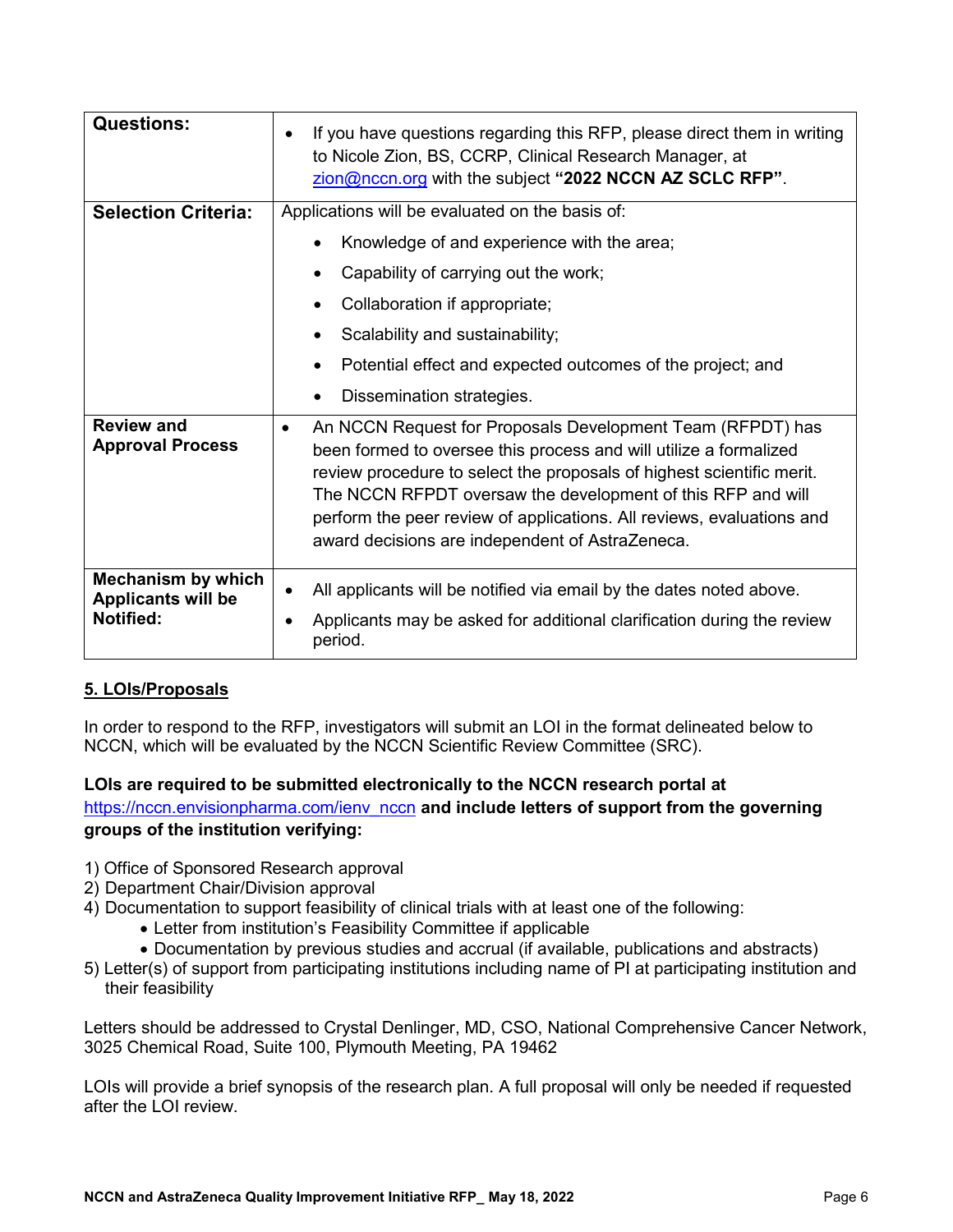LOIs should contain detailed information regarding the following areas:

### **5.1 Study Information**

- A. General Information: Title/Type of Support/Subsite(s)
	- Select "**Yes**" for Letter of Intent
	- Select "**AZ01**" for RFPID
	- Select "**Funding**" for Type of Support
	- Enter your total Estimated Budget amount (a full budget will be requested if selected for full proposal submission.)
- B. Investigators and institutional affiliations
- C. Concept information
	- Enrollment/Design/Phase
	- Estimated time of completion
	- Overview/Hypothesis/Abstract
	- Background/Rationale
	- Overall Goals & Objectives
	- Current Assessment of Need in Target Area
	- Target Audience
	- Project Design and Methods
	- Innovation
	- Evaluation and Outcomes
	- Anticipated Project Timeline
	- Organizational Detail
	- Detailed Work Plan
	- Evaluation Design
	- References
	- Additional information
- D. Oncology Analysis
	- Tumor Type/Stage
	- Correlative study information
	- Budget Justification
- E. Planned publications: Journal/Congress/Anticipated Dates

#### **5.2 Ancillary Documentation**

- A. An NCI format BioSketch of the Principal Investigator
- B. Supportive literature may be provided

### **6. LOI Requirements**

#### **6.1 Submission**

All LOIs must be submitted electronically using the directions below and are due by **5:00 PM (Eastern) on June 27, 2022.** No exceptions will be granted.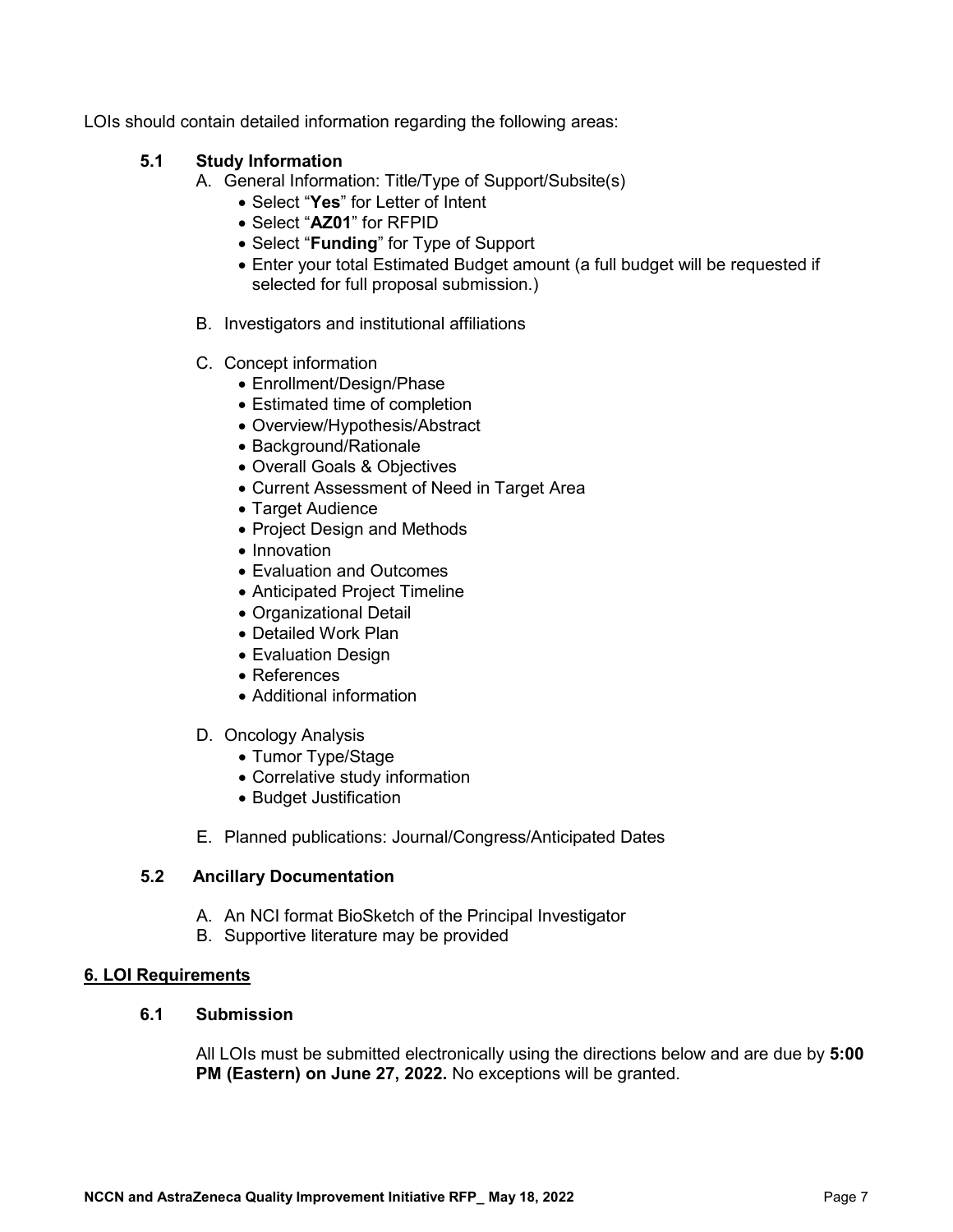- A. Please use the link below to register in the system: [https://nccn.envisionpharma.com/ienv\\_nccn](https://nccn.envisionpharma.com/ienv_nccn)
- B. Select "Register for New Account" in the upper right corner of the page, above the "Log In" button.
- C. Complete all fields (Note: Fields with an asterisk are required)
- D. You will receive a confirmation email. Click on the link in the email to activate your account.
- E. Enter your username and password (Note: Your user name is your email address. Do not copy and paste).
- F. Set up your security questions.
- G. Submit your study under the "**Non-Clinical Research**" Application Type.
	- 1. Select "**Yes**" for Letter of Intent
	- 2. Select "**AZ01**" for RFPID
	- 3. Select "**Funding**" for Type of Support
	- 4. Enter your total Estimated Budget amount (a full budget will be requested if selected for full proposal submission.)

For technical assistance with the iEnvision system, please contact [iEnvision\\_general\\_request@envisionpharmagroup.com.](mailto:iEnvision_general_request@envisionpharmagroup.com)

### **Studies that are already well-funded concepts, or are not consistent with the strategy for investigation as written in this RFP, will not be reviewed by the SRC.**

For questions or issues, please e-mail Nicole Zion at [zion@nccn.org](mailto:zion@nccn.org) with the subject line "**2022 NCCN AZ SCLC RFP**".

#### **6.2 Requirements if LOI/Proposal is Accepted for Funding**

6.2.1 IRB requirements (as applicable): If a study requires IRB review and approval, the following applies:

6.2.1(a) Draft protocols will be reviewed by NCCN and the Grantor **prior** to IRB review (if applicable). **A copy of the draft protocol must be submitted to NCCN within 4 weeks after the study approval letter.** The protocol must be consistent with the approved proposal and all reviewer comments must be addressed.

6.2.1(b) All investigators will submit protocols for IRB review and document approval to NCCN prior to study activation and all collaborators will furnish evidence of IRB approval (if applicable). It is expected that IRB review and approval be completed **within 9 months** following NCCN notification of funding for the project.

6.2.2 Human Biological Specimens: If specimens are collected, informed consent and IRB approval must be obtained as appropriate for the study. Compliance with all federal regulations is required.

6.2.3 Serious Adverse Event Reporting: All serious adverse events will be reported to NCCN and the Grantor in addition to local regulatory authorities.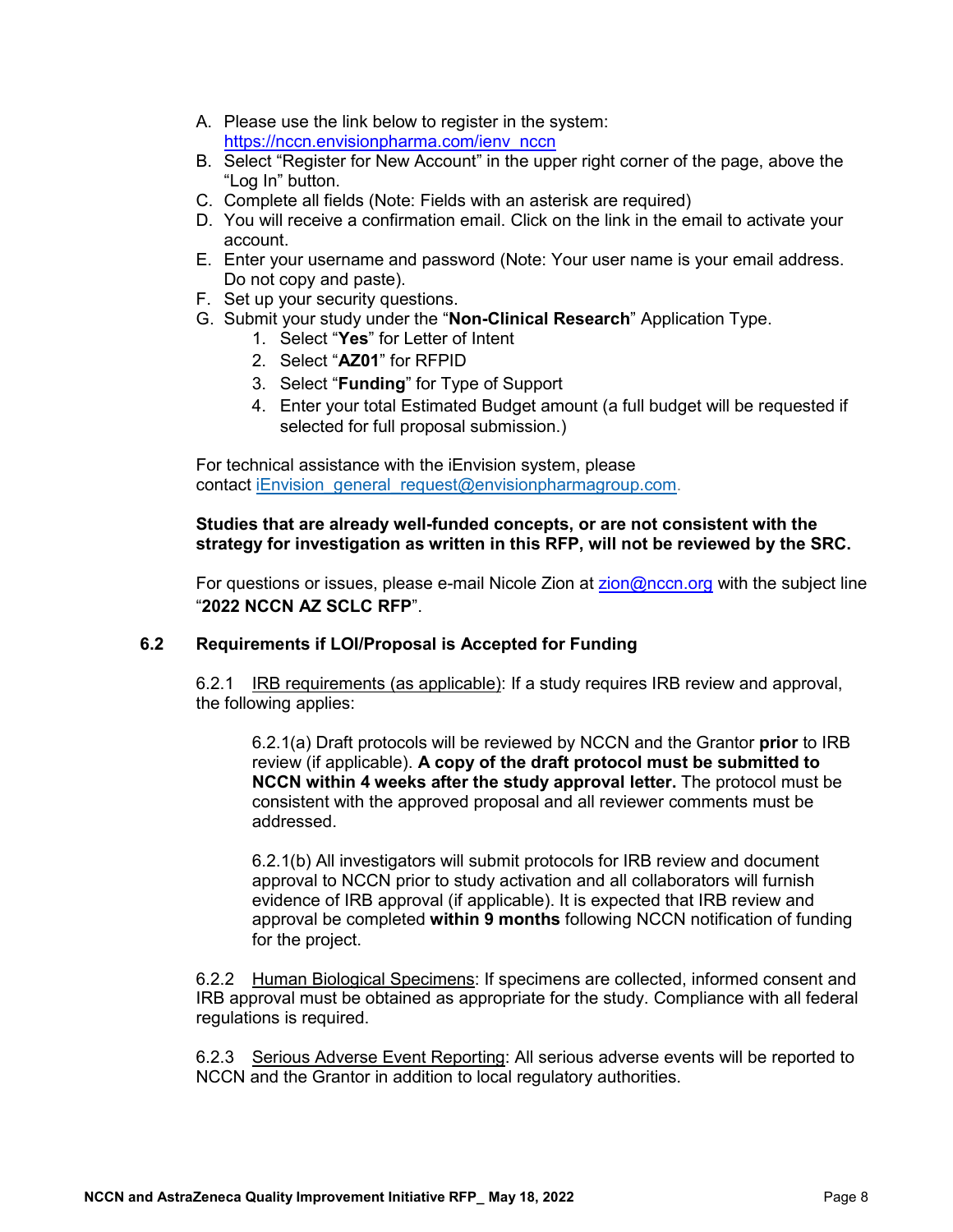6.2.4 Institutional Monitoring (if applicable): All studies will be internally monitored in accordance with appropriate committees (e.g. institutional Data Safety and Monitoring Plan in the case of human studies). As required by institutional policy, a copy of any applicable Data Monitoring Plan for the study must be submitted to NCCN prior to NCCN approval of study activation.

6.2.5 Study Time Frames: All approved studies are expected to commence, defined as activation at the Institution, within three (3) months of notification of Study approval, unless IRB approval is required. If IRB approval is required by the Institution, activation must commence within nine (9) months after Institution is provided with notice of the approval by NCCN of such Study.

6.2.6 Progress Reports: Investigators will provide interim progress reports to NCCN detailing the progress of studies quarterly, and a final study report or manuscript within 9 months following study completion. These reports will be used administratively for funding purposes. If study progress or accrual lags behind the expected rate, the SRC may be asked for suggestions to improve study progress, or alternatively, to terminate the study and any further funding.

6.2.7 Abstracts and Manuscripts: Abstracts for presentation at scientific meetings and all publications of study results will be submitted to NCCN and AstraZeneca for review related to protection of companies' intellectual property and confidential information **prior to any submission**. Abstracts must be submitted at least 10 days prior to submission and manuscripts at least 30 days prior to submission. Manuscripts must be submitted to NCCN and Grantor for review within 9 months of study completion.

6.2.8 NCCN Multi-Institutional Studies: Collaborative studies between NCCN Member Institutions are encouraged. For these studies, the proposal feasibility section should provide information about data management and statistical analysis.

6.2.9 NCCN institutions and investigators will be responsible for conducting all studies in accordance with the applicable research plan, GCP Guidelines, and all applicable laws and regulations. NCCN institutions and investigators will be responsible for all data collection, statistical analysis and safety reporting.

6.2.10 Investigators must provide reasonable assurance that submitted studies will be able to reach completion within the time frames specified in Section 4.0.

6.2.11 Final protocols must be consistent with approved proposals. Funds will be rescinded if there are significant changes without prior NCCN approval. There will be no exceptions.

6.2.12 The Principal Investigator (PI) listed on the protocol must be the same PI listed on the proposal submission unless approved by NCCN.

6.2.13 Education Initiatives: Independence remains with respect to the education and practice gap initiatives supported and implemented through the Initiative. AstraZeneca and NCCN acknowledge the Accreditation Council for Continuing Medical Education ("ACCME") Standards for Integrity and Independence in Accredited Continuing Education to ensure the Independence of CME Activities ("ACCME Standards") as a benchmark for independence. All parties, regardless of the offer of Continuing Medical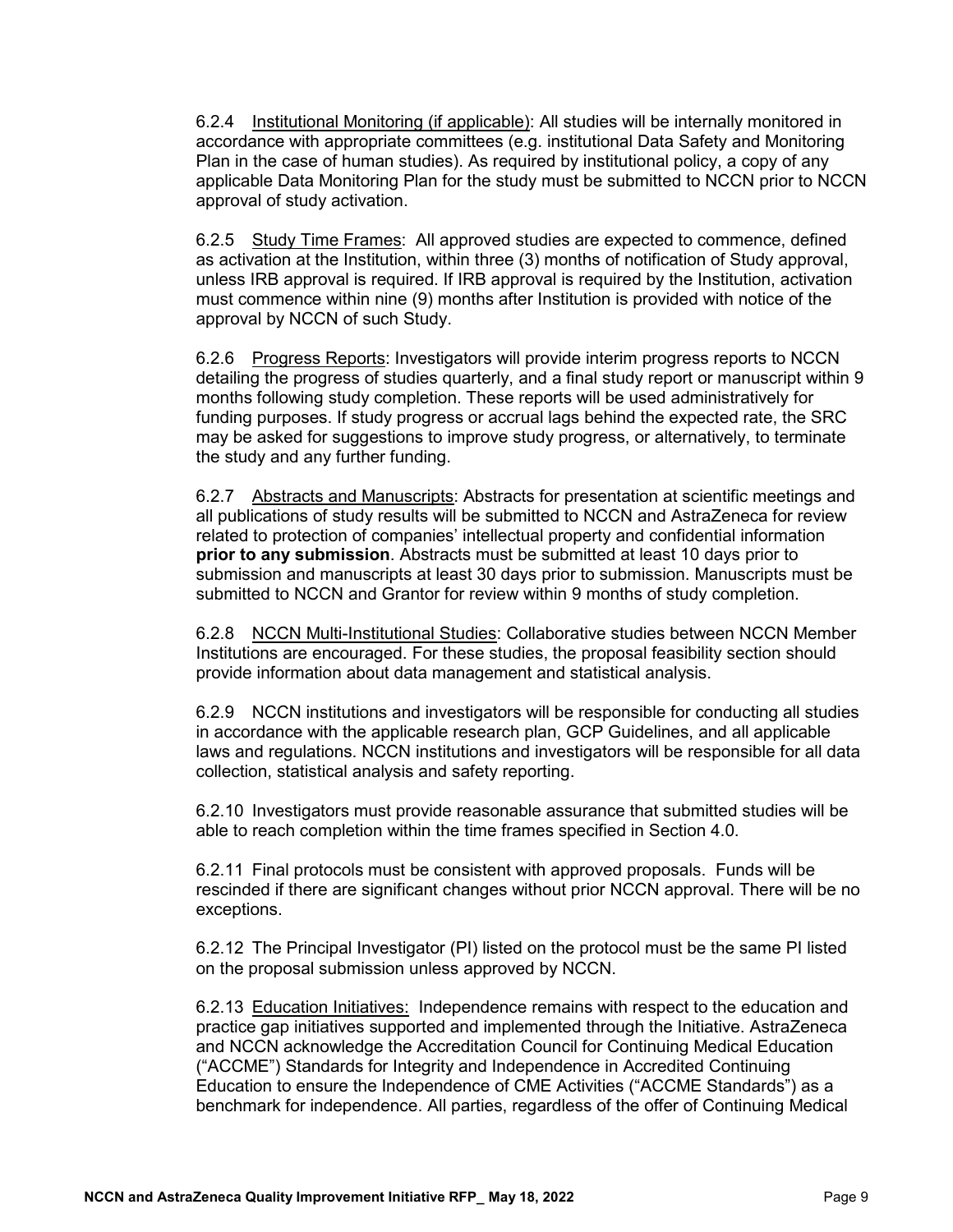Education ("CME"), will adhere to the ACCME Standards. If the Project is not certified CME for physicians (e.g., other healthcare professional education, quality improvement, etc.) ACCME Standards still apply.

6.2.14 Study Agreement: A study agreement will be signed between NCCN and each Institution awarded funding prior to commencement of the study.

### **7. Terms and Conditions**

This RFP does not provide permission and license for the use (including the creation of derivative products) of the NCCN Clinical Practice Guidelines in Oncology (NCCN Guidelines®) for commercial use.

Funding recipients will need to maintain a separate end-user or other license agreement directly with NCCN for use of the NCCN Guidelines.

### **8. References**

- 1. Basumallik N, Agarwal M. Small Cell Lung Cancer. [Updated 2021 Jul 17]. In: StatPearls [Internet]. Treasure Island (FL): StatPearls Publishing; 2022 Jan-. Available from: https://www.ncbi.nlm.nih.gov/books/NBK482458/
- 2. Chun SG, Hu C, Choy H, Komaki RU, Timmerman RD, Schild SE, Bogart JA, Dobelbower MC, Bosch W, Galvin JM, Kavadi VS, Narayan S, Iyengar P, Robinson CG, Wynn RB, Raben A, Augspurger ME, MacRae RM, Paulus R, Bradley JD. Impact of Intensity-Modulated Radiation Therapy Technique for Locally Advanced Non-Small-Cell Lung Cancer: A Secondary Analysis of the NRG Oncology RTOG 0617 Randomized Clinical Trial. J Clin Oncol. 2017 Jan;35(1):56- 62. doi: 10.1200/JCO.2016.69.1378. Epub 2016 Oct 31. PMID: 28034064; PMCID: PMC5455690.
- 3. Anraku M, Waddell TK. Surgery for small-cell lung cancer. Semin Thorac Cardiovasc Surg. 2006 Fall;18(3):211-6. doi: 10.1053/j.semtcvs.2006.08.006. PMID: 17185181.
- 4. Horn L, Mansfield AS, Szczęsna A, Havel L, Krzakowski M, Hochmair MJ, Huemer F, Losonczy G, Johnson ML, Nishio M, Reck M, Mok T, Lam S, Shames DS, Liu J, Ding B, Lopez-Chavez A, Kabbinavar F, Lin W, Sandler A, Liu SV; IMpower133 Study Group. First-Line Atezolizumab plus Chemotherapy in Extensive-Stage Small-Cell Lung Cancer. N Engl J Med. 2018 Dec 6;379(23):2220-2229. doi: 10.1056/NEJMoa1809064. Epub 2018 Sep 25. PMID: 30280641.
- 5. Paz-Ares L, Dvorkin M, Chen Y, Reinmuth N, Hotta K, Trukhin D, Statsenko G, Hochmair MJ, Özgüroğlu M, Ji JH, Voitko O, Poltoratskiy A, Ponce S, Verderame F, Havel L, Bondarenko I, Kazarnowicz A, Losonczy G, Conev NV, Armstrong J, Byrne N, Shire N, Jiang H, Goldman JW; CASPIAN investigators. Durvalumab plus platinum-etoposide versus platinum-etoposide in firstline treatment of extensive-stage small-cell lung cancer (CASPIAN): a randomised, controlled, open-label, phase 3 trial. Lancet. 2019 Nov 23;394(10212):1929-1939. doi: 10.1016/S0140- 6736(19)32222-6. Epub 2019 Oct 4. PMID: 31590988.
- 6. Rusthoven CG, Yamamoto M, Bernhardt D, Smith DE, Gao D, Serizawa T, Yomo S, Aiyama H, Higuchi Y, Shuto T, Akabane A, Sato Y, Niranjan A, Faramand AM, Lunsford LD, McInerney J, Tuanquin LC, Zacharia BE, Chiang V, Singh C, Yu JB, Braunstein S, Mathieu D, Touchette CJ, Lee CC, Yang HC, Aizer AA, Cagney DN, Chan MD, Kondziolka D, Bernstein K, Silverman JS, Grills IS, Siddiqui ZA, Yuan JC, Sheehan JP, Cordeiro D, Nosaki K, Seto T, Deibert CP, Verma V, Day S, Halasz LM, Warnick RE, Trifiletti DM, Palmer JD, Attia A, Li B, Cifarelli CP, Brown PD, Vargo JA, Combs SE, Kessel KA, Rieken S, Patel S, Guckenberger M, Andratschke N, Kavanagh BD, Robin TP. Evaluation of First-line Radiosurgery vs Whole-Brain Radiotherapy for Small Cell Lung Cancer Brain Metastases: The FIRE-SCLC Cohort Study. JAMA Oncol. 2020